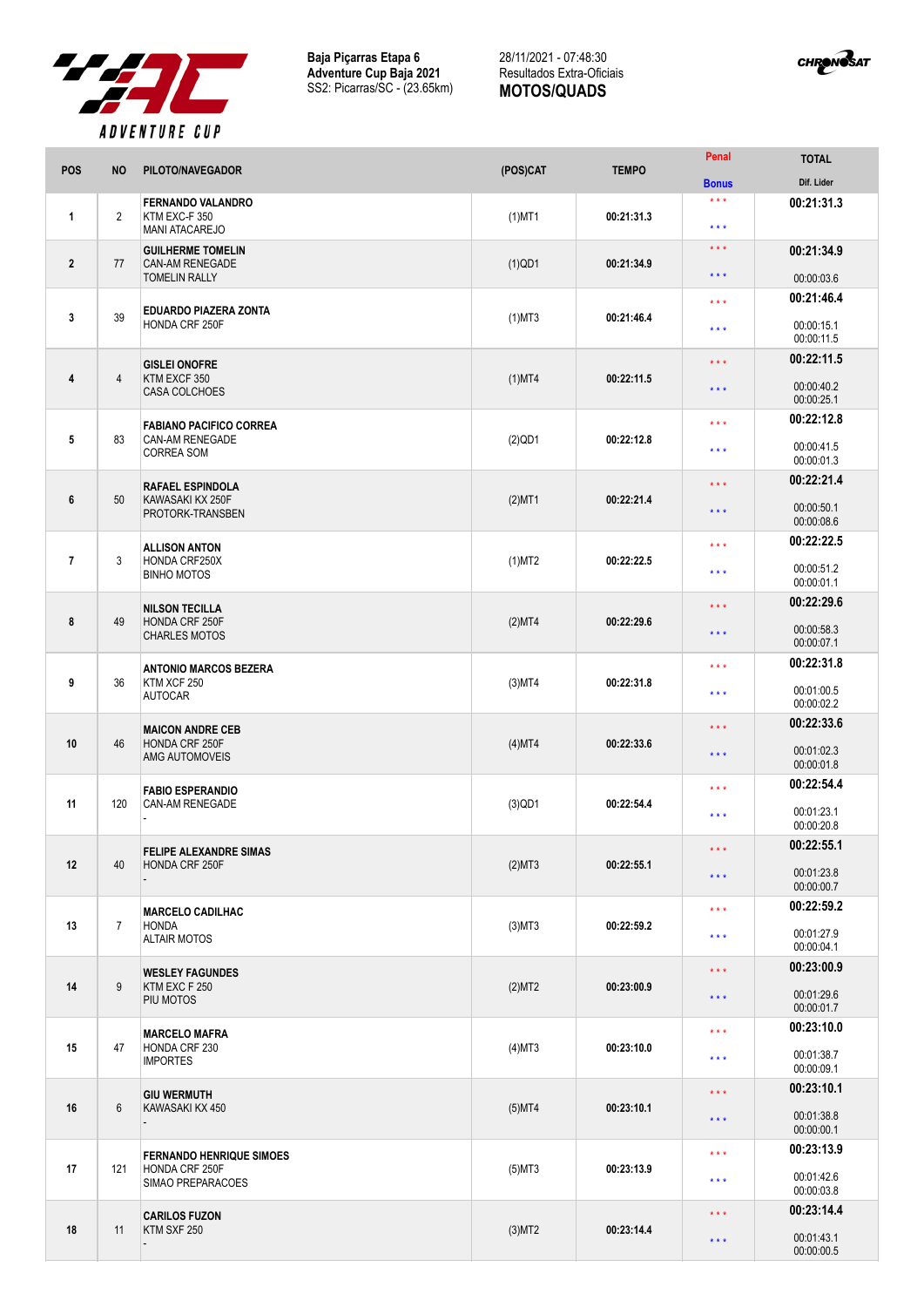| 19 | 22  | JORGE HENRIQUE DA FONSECA<br>HONDA CRF 250F                             | $(6)$ MT3  | 00:23:26.8 | $***$                                                                                         | 00:23:26.8               |
|----|-----|-------------------------------------------------------------------------|------------|------------|-----------------------------------------------------------------------------------------------|--------------------------|
|    |     | EU                                                                      |            |            | $***$                                                                                         | 00:01:55.5<br>00:00:12.4 |
|    |     | <b>ROBERTO WAN DALL</b>                                                 |            |            | $***$                                                                                         | 00:23:28.7               |
| 20 | 10  | KTM XCF 250<br><b>SERGICAR</b>                                          | $(6)$ MT4  | 00:23:28.7 | $\star$ $\star$ $\star$                                                                       | 00:01:57.4<br>00:00:01.9 |
|    |     | <b>PAULINHO</b><br><b>CAN-AM RENEGADE</b>                               |            |            | $***$                                                                                         | 00:23:42.2               |
| 21 | 79  |                                                                         | $(4)$ QD1  | 00:23:42.2 | $* * *$                                                                                       | 00:02:10.9<br>00:00:13.5 |
|    |     | <b>MARCO AURELIO CADILHAC</b><br>YAMAHA TTR 230<br><b>ALTAIR MOTOS</b>  |            |            | $***$                                                                                         | 00:23:57.2               |
| 22 | 18  |                                                                         | $(7)$ MT3  | 00:23:57.2 | $***$                                                                                         | 00:02:25.9<br>00:00:15.0 |
|    |     | <b>EDENILSON ARTUR GOMES</b><br>KAWASAKI KLX 450<br><b>TEXTIL LIRA</b>  |            |            | $***$                                                                                         | 00:24:00.2               |
| 23 | 20  |                                                                         | $(7)$ MT4  | 00:24:00.2 | $***$                                                                                         | 00:02:28.9<br>00:00:03.0 |
|    |     | <b>CAIO SOUSA</b>                                                       |            |            | $***$                                                                                         | 00:24:07.9               |
| 24 | 30  | KAWASAKI KXF 250F<br><b>ZENO AUTO PECAS</b>                             | (4)MT2     | 00:24:07.9 | $***$                                                                                         | 00:02:36.6<br>00:00:07.7 |
|    |     | <b>SANDRO PAGANELLI</b>                                                 |            |            | $***$                                                                                         | 00:24:09.8               |
| 25 | 13  | KAWASAKI KLX 450                                                        | $(1)$ MT5  | 00:24:09.8 | $***$                                                                                         | 00:02:38.5<br>00:00:01.9 |
|    |     | ALECSANDRO SIZENANDO                                                    |            |            | $***$                                                                                         | 00:24:21.5               |
| 26 | 234 |                                                                         | $(5)$ QD1  | 00:24:21.5 | $***$                                                                                         | 00:02:50.2<br>00:00:11.7 |
|    |     | <b>MARCOS RUDNICK</b><br><b>HONDA FOURTRAXX</b><br><b>RUDNICK MOTOS</b> |            |            | 00:24:23.3<br>$***$<br>00:02:52.0<br>$***$<br>00:00:01.8                                      |                          |
| 27 | 117 |                                                                         | $(1)$ QD4  | 00:24:23.3 |                                                                                               |                          |
|    | 33  | <b>ITAMAR RODESKI</b><br>HONDA CRF 250F                                 |            |            | $***$                                                                                         | 00:24:46.6               |
| 28 |     |                                                                         | $(1)$ MT6  | 00:24:46.6 | 00:03:15.3<br>$***$<br>00:00:23.3<br>00:24:52.9<br>$***$<br>00:03:21.6<br>$***$<br>00:00:06.3 |                          |
|    |     | <b>FERNANDO PYKOCZ</b>                                                  |            |            |                                                                                               |                          |
| 29 | 8   | KAWASAKI KX 450 XC<br><b>REP PYKOCZ</b>                                 | $(8)$ MT4  | 00:24:52.9 |                                                                                               |                          |
|    |     | <b>ALEXANDRO PINCEGHER</b>                                              |            |            | $***$                                                                                         | 00:24:57.2               |
| 30 | 16  | HONDA CRF 250F<br><b>EQUIPINHA SC</b>                                   | $(2)$ MT6  | 00:24:57.2 | $***$                                                                                         | 00:03:25.9<br>00:00:04.3 |
|    |     | <b>EDER DE SOUZA</b>                                                    |            |            | $\star\star\star$                                                                             | 00:25:31.8               |
| 31 | 24  | HONDA CRF 250F<br><b>JANGA MOTOD</b>                                    | $(8)$ MT3  | 00:25:31.8 | $***$                                                                                         | 00:04:00.5<br>00:00:34.6 |
|    |     | <b>ALEXANDRE GONCALVES</b>                                              |            |            | $***$                                                                                         | 00:25:35.3               |
| 32 | 34  | KTM XCF 250<br><b>VARIANTHE HOMER</b>                                   | $(9)$ MT4  | 00:25:35.3 | $***$                                                                                         | 00:04:04.0               |
|    |     |                                                                         |            |            | $***$                                                                                         | 00:00:03.5<br>00:25:41.7 |
| 33 | 76  | <b>ALEX TERESK</b><br>HONDA CRF 250                                     | $(9)$ MT3  | 00:25:41.7 | $\star$ $\star$ $\star$                                                                       | 00:04:10.4<br>00:00:06.4 |
|    |     |                                                                         |            |            | $***$                                                                                         | 00:25:46.1               |
| 34 | 25  | <b>EDUARDO MAJCHSZAK</b><br>KAWASAKI 450XC<br><b>TOMMY DESIGN</b>       | $(3)$ MT1  | 00:25:46.1 | $***$                                                                                         | 00:04:14.8<br>00:00:04.4 |
|    |     |                                                                         |            |            | $***$                                                                                         | 00:25:48.5               |
| 35 | 109 | <b>DOUGLAS ANDREY ROCHA</b><br><b>HONDA FOURTRAXX</b><br>ROCHA IMOVEIS  | $(1)$ QD3  | 00:25:48.5 | $***$                                                                                         | 00:04:17.2<br>00:00:02.4 |
|    | 41  | <b>GUSTAVO DA SILVA GUIDINI</b><br>HONDA CRF 230<br><b>SIRICROSS</b>    |            |            | $***$                                                                                         | 00:26:10.3               |
| 36 |     |                                                                         | $(10)$ MT3 | 00:26:10.3 | $\star$ $\star$ $\star$                                                                       | 00:04:39.0<br>00:00:21.8 |
|    |     |                                                                         |            |            | $\star\star\star$                                                                             | 00:26:28.1               |
| 37 | 44  | <b>LEOPOLDO RIBEIRO</b><br>HONDA CRF 250 X<br><b>PIRATRILHAS</b>        | (2)MT5     | 00:26:28.1 | $\star$ $\star$ $\star$                                                                       | 00:04:56.8<br>00:00:17.8 |
|    |     |                                                                         |            |            | $***$                                                                                         | 00:26:46.6               |
| 38 | 19  | <b>LUCIANO HODECKER</b><br>HONDA CRF 230<br><b>HODECKERPLANFIN</b>      | $(3)$ MT6  | 00:26:46.6 | $***$                                                                                         | 00:05:15.3<br>00:00:18.5 |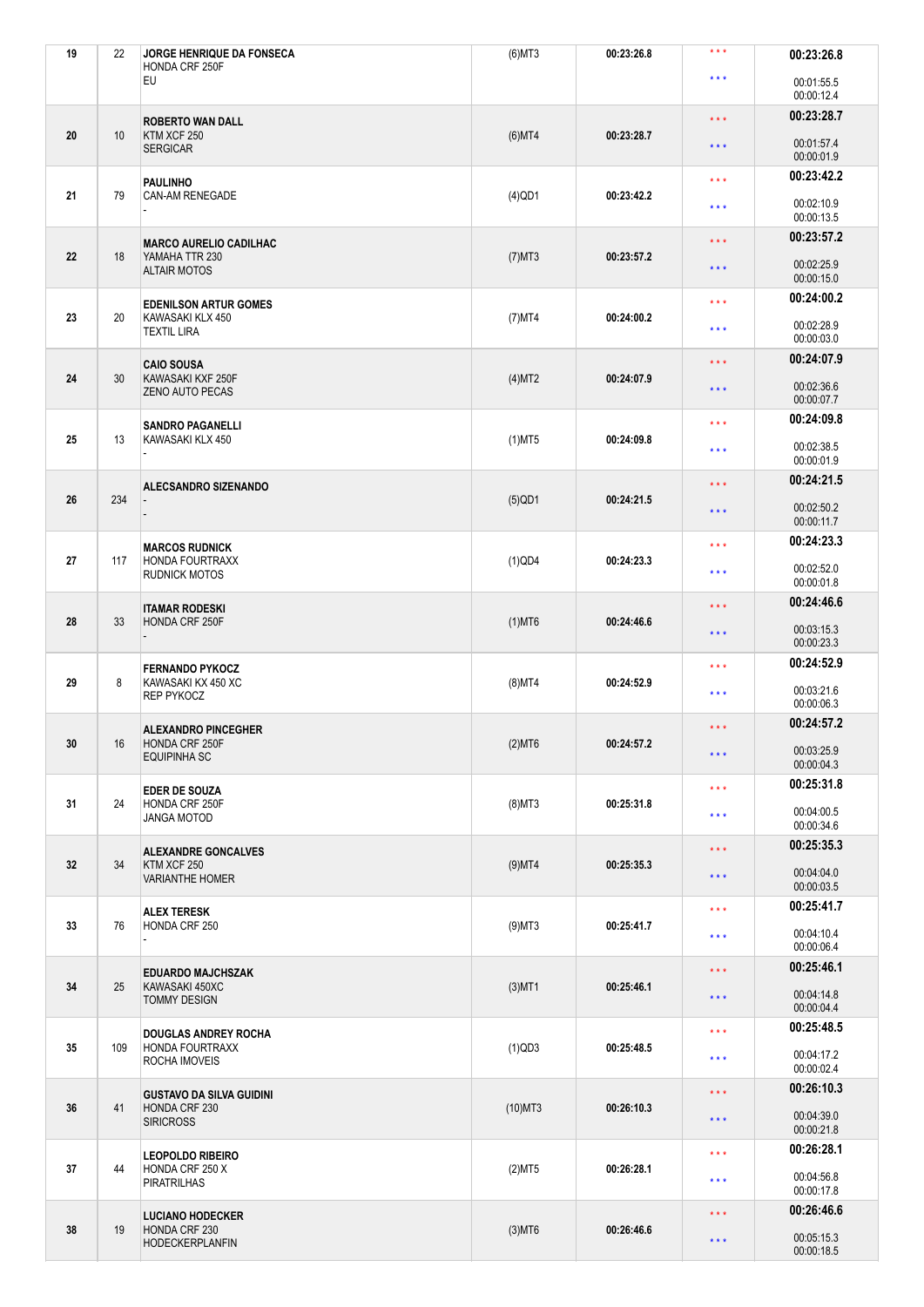| 39 | 26           | <b>RICARDO AFFONSO KEIL</b><br>YAMAHA YZF 400                            | $(3)$ MT5  | 00:26:52.7 | $***$                             | 00:26:52.7               |
|----|--------------|--------------------------------------------------------------------------|------------|------------|-----------------------------------|--------------------------|
|    |              | CABO MOTOS                                                               |            |            | $***$                             | 00:05:21.4<br>00:00:06.1 |
|    |              | <b>EVINICIUS BATISTA CRUZ</b>                                            |            |            | $***$                             | 00:27:14.7               |
| 40 | 116          | <b>CFORCE</b><br><b>CF FURACAO</b>                                       | $(2)$ QD3  | 00:27:14.7 | $***$                             | 00:05:43.4<br>00:00:22.0 |
|    |              | <b>RAFAEL VIEIRA</b>                                                     |            |            | $***$                             | 00:27:25.6               |
| 41 | 63           | KAWASAKI KLX 450<br><b>BACON RACING</b>                                  | $(10)$ MT4 | 00:27:25.6 | $***$                             | 00:05:54.3<br>00:00:10.9 |
|    |              | <b>NAZARE GUEDERT</b>                                                    |            |            | $***$                             | 00:27:54.5               |
| 42 | 48           | YAMAHA YZ 250<br>CA&ACOLA IMOVEI                                         | $(11)$ MT4 | 00:27:54.5 | $***$                             | 00:06:23.2<br>00:00:28.9 |
| 43 | 42           | <b>VANDERLEI PEIXER</b><br>HONDA CRF 250 F<br>ORTHOBLU                   |            | 00:27:59.5 | $***$                             | 00:27:59.5               |
|    |              |                                                                          | $(4)$ MT6  |            | $***$                             | 00:06:28.2<br>00:00:05.0 |
| 44 | 17           | <b>DIMITRIS RUSEZYK JR</b><br>KAWASAKI KX 450F                           | (12)MT4    | 00:28:09.3 | $***$                             | 00:28:09.3               |
|    |              |                                                                          |            |            | $***$                             | 00:06:38.0<br>00:00:09.8 |
|    |              | <b>CAROLINE RUDNICK</b>                                                  |            |            | $***$                             | 00:28:19.1               |
| 45 | 114          | <b>HONDA FOURTRAXX</b><br><b>RUDNICK MOTOS</b>                           | $(3)$ QD3  | 00:28:19.1 | $***$                             | 00:06:47.8<br>00:00:09.8 |
|    |              | <b>CLOVIS LIRA</b>                                                       |            |            | 00:28:27.6<br>$***$               |                          |
| 46 | 29           | YAMAHA 250 FX<br><b>TEXTIL LIRA</b>                                      | $(4)$ MT5  | 00:28:27.6 | $***$                             | 00:06:56.3<br>00:00:08.5 |
|    |              | <b>VANDERLEI THELMA</b><br>YAMAHA YZ950                                  |            |            | $***$                             | 00:28:36.4               |
| 47 | 61           |                                                                          | $(5)$ MT5  | 00:28:36.4 | $***$                             | 00:07:05.1<br>00:00:08.8 |
|    | 43           | <b>JOSUE LINCON RAYMUNDO</b><br>HONDA CRF 250F<br><b>JLOG TRANSPORTE</b> |            |            | $***$                             | 00:29:27.1               |
| 48 |              |                                                                          | $(5)$ MT6  | 00:29:27.1 | $***$                             | 00:07:55.8<br>00:00:50.7 |
|    |              | <b>CRISTIANE BEHR</b>                                                    |            |            | 00:29:46.1<br>$***$<br>00:08:14.8 |                          |
| 49 | 37           | HONDA CRF 150<br><b>BEHR MOTOS</b>                                       | $(6)$ MT6  | 00:29:46.1 | $***$                             | 00:00:19.0               |
|    |              | <b>EDILSON EICHSTADT</b>                                                 |            |            | 00:30:41.0<br>$***$               |                          |
| 50 | 38           | HONDA CRF 250F                                                           | $(11)$ MT3 | 00:30:41.0 | $***$                             | 00:09:09.7<br>00:00:54.9 |
|    |              | <b>ALAN FERREIRA</b>                                                     |            |            | $***$                             | 00:40:00.0               |
| 51 | 14           | HONDA CRF 250F<br>SC <sub>27</sub>                                       | $(7)$ MT6  | 00:40:00.0 | $***$                             | 00:18:28.7<br>00:09:19.0 |
|    |              |                                                                          |            |            | $***$                             | 00:40:00.0               |
| 52 | $\mathbf{1}$ | <b>LOANDRO ANTON</b><br>KTM EXCF 250                                     | $(4)$ MT1  | 00:40:00.0 |                                   | 00:18:28.7               |
|    |              | PROTORK - KTM                                                            |            |            | $***$                             | 00:00:00.0               |
|    | 5            | <b>FABRICIO THEISS</b><br>HONDA CRF250F<br><b>RUDNICK MOTOS</b>          |            |            | $***$                             | 00:40:00.0               |
| 53 |              |                                                                          | $(12)$ MT3 | 00:40:00.0 | $* * *$                           | 00:18:28.7<br>00:00:00.0 |
|    | 12           | <b>GERSON BERTI</b><br>SUZUKI DRZ-400<br><b>METALBERTI</b>               |            |            | $***$                             | 00:40:00.0               |
| 54 |              |                                                                          | $(6)$ MT5  | 00:40:00.0 | $***$                             | 00:18:28.7<br>00:00:00.0 |
|    | 15           | <b>JEAN BACHMANN</b><br>HONDA CRF 230<br><b>MOVEIS BACHMANN</b>          |            |            | $***$                             | 00:40:00.0               |
| 55 |              |                                                                          | $(13)$ MT3 | 00:40:00.0 | $***$                             | 00:18:28.7<br>00:00:00.0 |
|    | 21           | <b>GUILHERME MACHADO</b><br>HONDA XR 200R<br><b>TORK ACTION</b>          |            |            | $***$                             | 00:40:00.0               |
| 56 |              |                                                                          | $(14)$ MT3 | 00:40:00.0 | $***$                             | 00:18:28.7<br>00:00:00.0 |
|    |              | ALDO DA ROCHA JUNIOR                                                     |            |            | $***$                             | 00:40:00.0               |
| 57 | 23           | YAMAHA WR 450<br><b>TRACK - TRANSBE</b>                                  | $(5)$ MT1  | 00:40:00.0 | $***$                             | 00:18:28.7<br>00:00:00.0 |
|    | 27           | <b>EDUARDO BARTZ</b><br>HONDA CRF 250 RX<br><b>NKO PREPARACOES</b>       |            |            | $***$                             | 00:40:00.0               |
| 58 |              |                                                                          | $(5)$ MT2  | 00:40:00.0 | $***$                             | 00:18:28.7<br>00:00:00.0 |